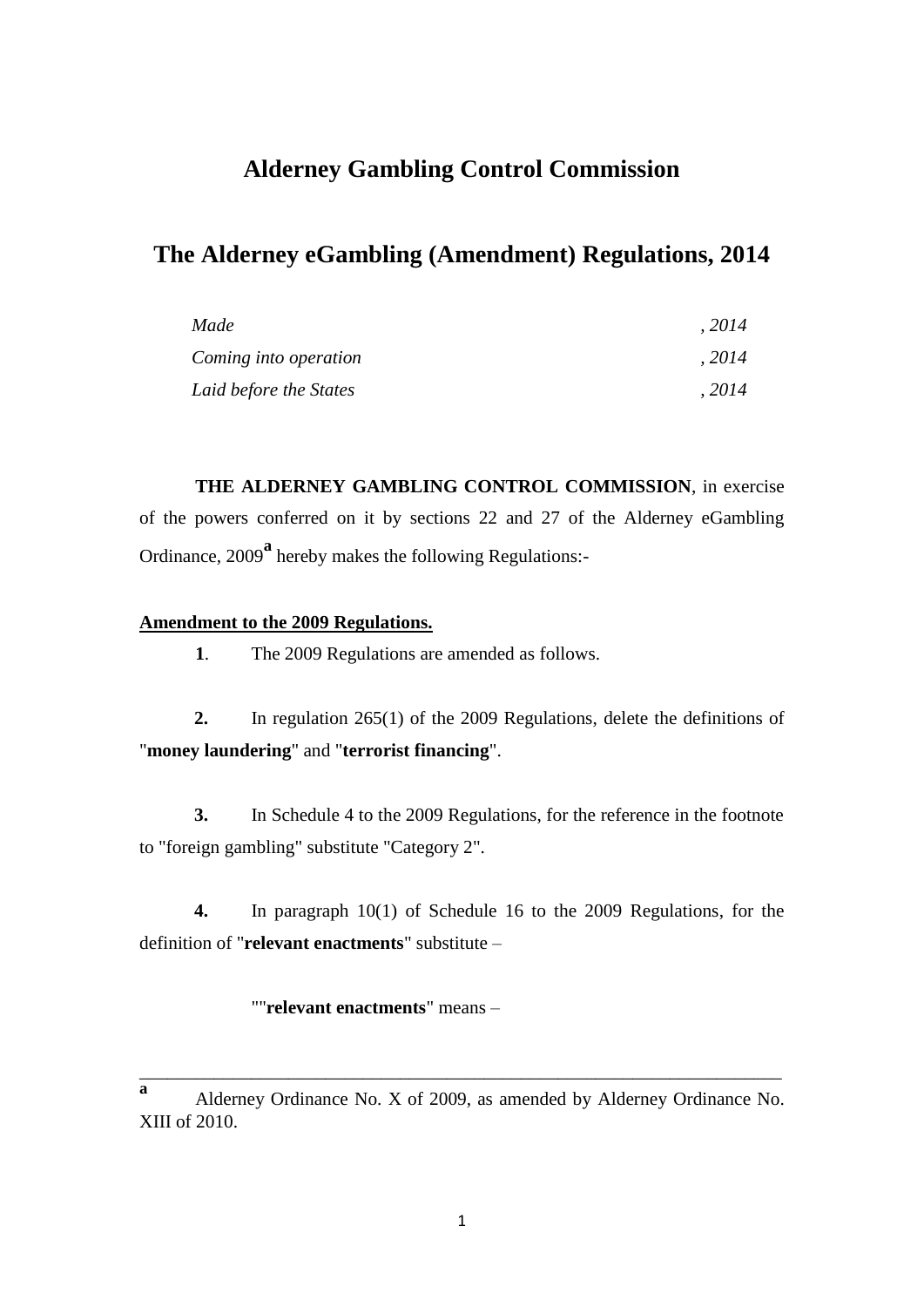- (a) the Afghanistan (Restrictive Measures) (Alderney) Ordinance, 2011,
- (b) the Afghanistan (Restrictive Measures) (Guernsey) Ordinance, 2011,
- (c) the Afghanistan (Restrictive Measures) (Sark) Ordinance, 2011,
- (d) the Al-Qaida (Restrictive Measures) (Alderney) Ordinance, 2013,
- (e) the Al-Qaida (Restrictive Measures) (Guernsey) Ordinance, 2013,
- (f) the Al-Qaida (Restrictive Measures) (Sark) Ordinance, 2013
- (g) the Criminal Justice (Proceeds of Crime) (Bailiwick of Guernsey) Law, 1999,
- (h) the Disclosure Law,
- (i) the Disclosure (Bailiwick of Guernsey) Regulations, 2007,
- (j) the Drug Trafficking (Bailiwick of Guernsey) Law, 2000,
- (k) the Terrorism Law,
- (l) the Terrorism and Crime (Bailiwick of Guernsey) Regulations, 2007,
- (m) the Terrorist Asset-Freezing (Bailiwick of Guernsey) Law,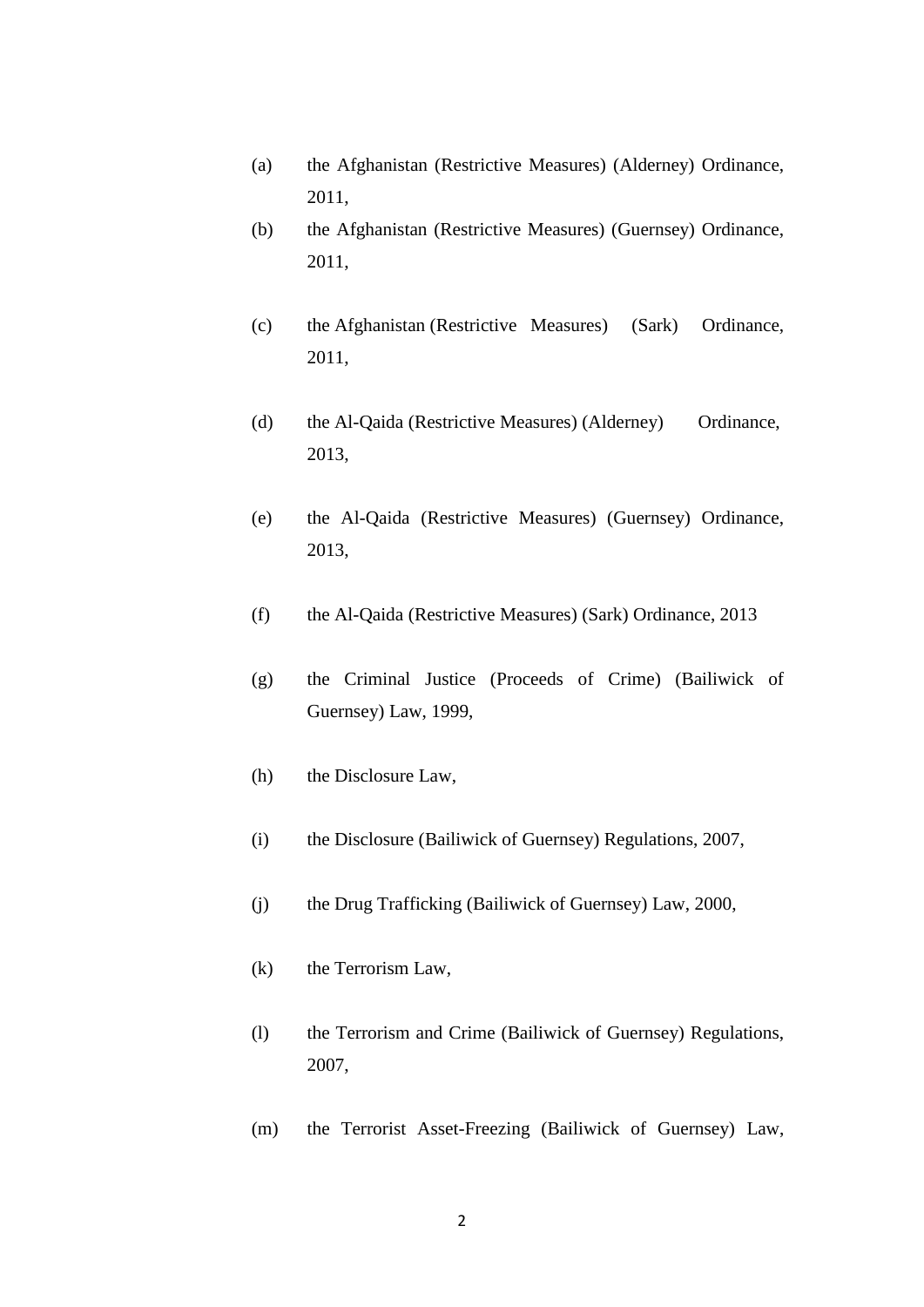2011, and

(n) the Transfer of Funds (Alderney) Ordinance, 2007.

#### **Interpretation.**

**5.** (1) In these Regulations, "**the 2009 Regulations**" means the Alderney eGambling Regulations, 2009<sup>b</sup>.

(2) The Interpretation (Guernsey) Law, 1948**<sup>c</sup>** applies to the interpretation of these Regulations as it applies to the interpretation of an enactment in force in the Island of Guernsey.

(3) Any reference in these Regulations to an enactment is a reference thereto as from time to time amended, re-enacted (with or without modification), extended or applied.

#### **Citation and commencement.**

**6.** These Regulations may be cited as the Alderney eGambling (Amendment) Regulations, 2014 and shall come into force on the  $16<sup>th</sup>$  July, 2014.

Dated this  $16<sup>th</sup>$  day of July, 2014.

..............................................................................................

**b** Alderney Statutory Instrument 1/2010, as amended by Alderney Statutory Instrument 5/2010, 6/2010, 3/2011, 4/2012, 2/2013 and 3/2013.

\_\_\_\_\_\_\_\_\_\_\_\_\_\_\_\_\_\_\_\_\_\_\_\_\_\_\_\_\_\_\_\_\_\_\_\_\_\_\_\_\_\_\_\_\_\_\_\_\_\_\_\_\_\_\_\_\_\_\_\_\_\_\_\_\_\_\_\_\_

**c** Ordres en Conseil Vol. XIII, p. 355.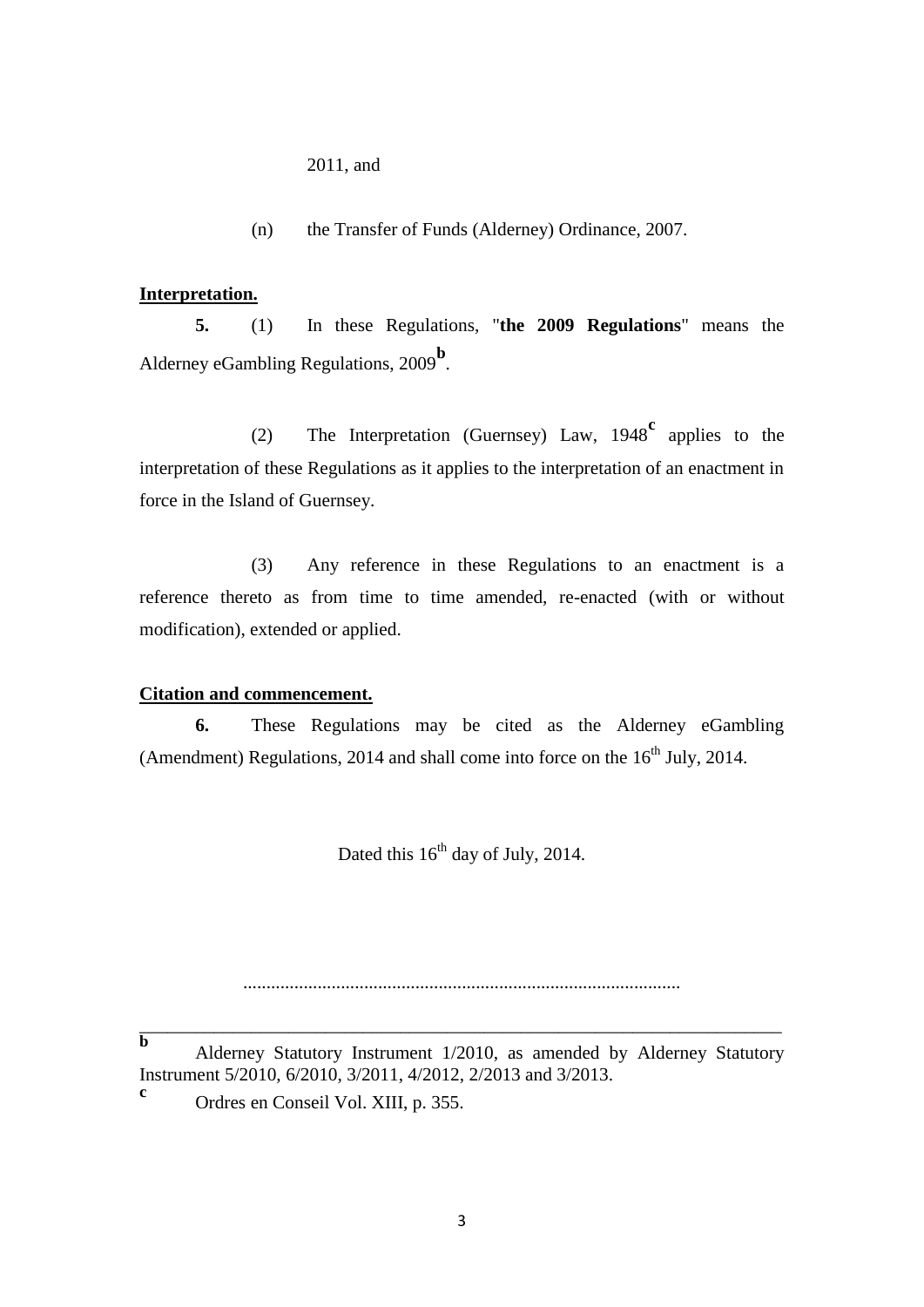### JEREMY THOMPSON

# Commissioner of the Alderney Gambling Control Commission for and on behalf of the Commission.